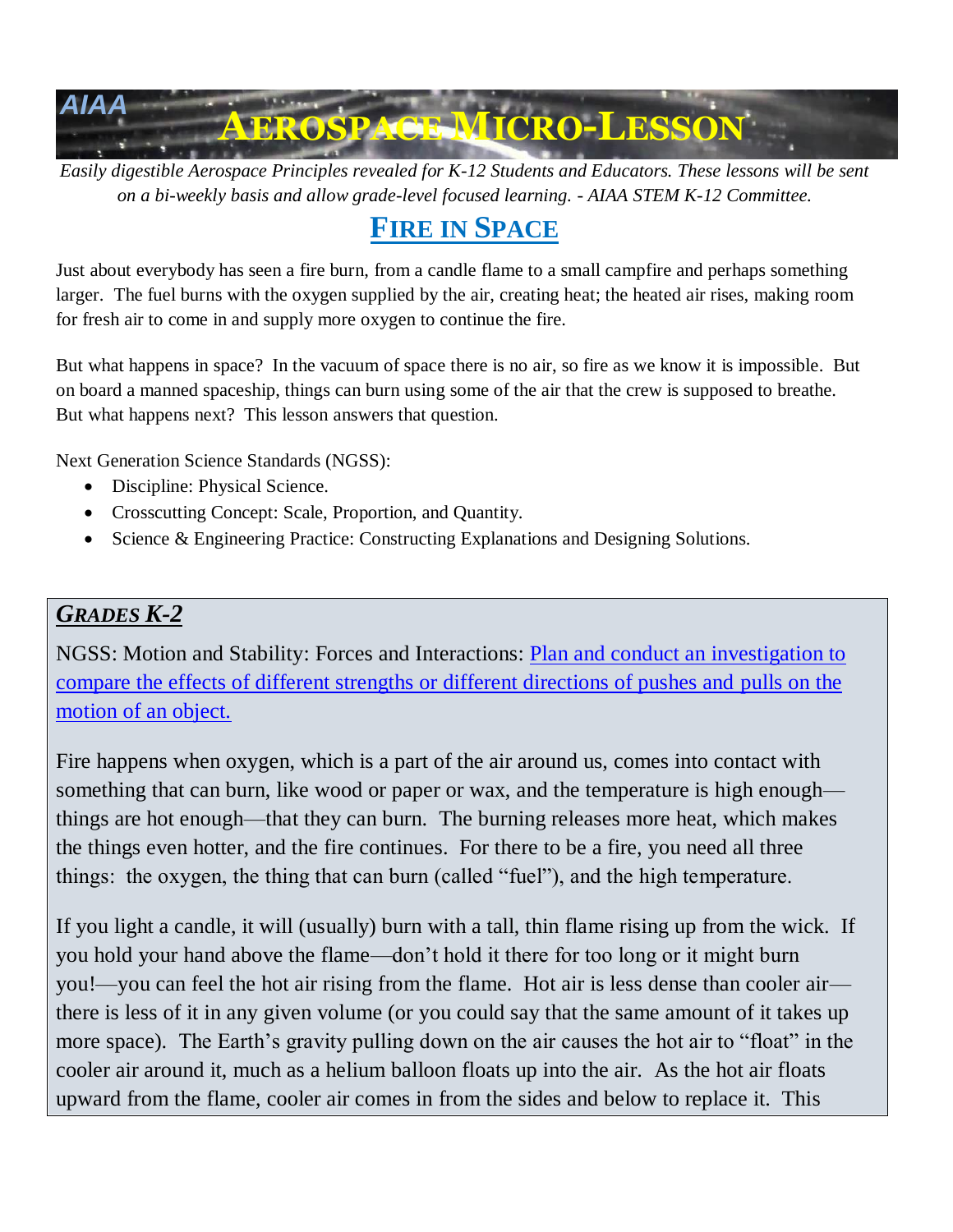cooler air brings more oxygen to feed the flame and the burning continues.

# *GRADES K-2 (CONTINUED)*

What happens if you do not have the Earth's gravity pulling down on everything? The hot air does not rise; instead it remains where the flame is and gets in the way of the fresh air coming in. [The result is a flame that does not look anything like a normal flame.](https://www.youtube.com/watch?v=DmrOzeXWxdw) Instead of being yellow, it is blue; instead of being elongated, it is circular. It is very different and the behavior of fires on the Earth's surface does not give us a guide to fires in space.

## *GRADES 3-5*

NGSS: Matter and Its Interactions: [Make observations and measurements to identify materials](http://www.nextgenscience.org/dci-arrangement/5-ps1-matter-and-its-interactions)  [based on their properties.](http://www.nextgenscience.org/dci-arrangement/5-ps1-matter-and-its-interactions)

As explained in the K-2 lesson, a fire needs three things in order to burn: oxygen (or, more generally, an "oxidizer"), fuel, and heat. If you take any one of these things away, there can be no fire as we use the term.

If you look at a picture of the Sun taken by one of the spacecraft that study it, though, you will see things on it that look a lot like flames. These things, called ["solar prominences,](http://hyperphysics.phy-astr.gsu.edu/hbase/Solar/solflare.html)" are filaments of gas from the surface of the Sun. [They can be hundreds of thousands of miles](https://www.nasa.gov/content/goddard/what-is-a-solar-prominence)  [long, more than ten times the size of the Earth!](https://www.nasa.gov/content/goddard/what-is-a-solar-prominence) Like flames of fire, they are made of gas; like flames, they are so hot that they glow brightly. But unlike flames of fire, they are not created by burning a fuel in an atmosphere. Instead, the Sun is powered by a process called ["nuclear](http://www.enchantedlearning.com/subjects/astronomy/stars/fusion.shtml)  [fusion.](http://www.enchantedlearning.com/subjects/astronomy/stars/fusion.shtml)" This is very different from a fuel burning in the presence of oxygen.

What solar prominences and ordinary flames have in common is that they are made up of a state of matter called "plasma." (Depending on how much biology the students know, you may want to note that this is a completely different thing from the blood plasma in our bodies.) In school we learn about the three states of matter—solid, liquid, and gas—and in our everyday lives, that is all there are. But when a gas gets very hot, it starts to glow and the molecules that make it up start to break apart. Scientists often think of this hot, glowing gas as a separate state of matter from ordinary gases like air and water vapor. Plasmas behave differently from ordinary gases; besides being very hot, they also conduct electricity easily and are influenced by electrical and magnetic fields. You do not hear much about them because they are not anything that you would touch or handle.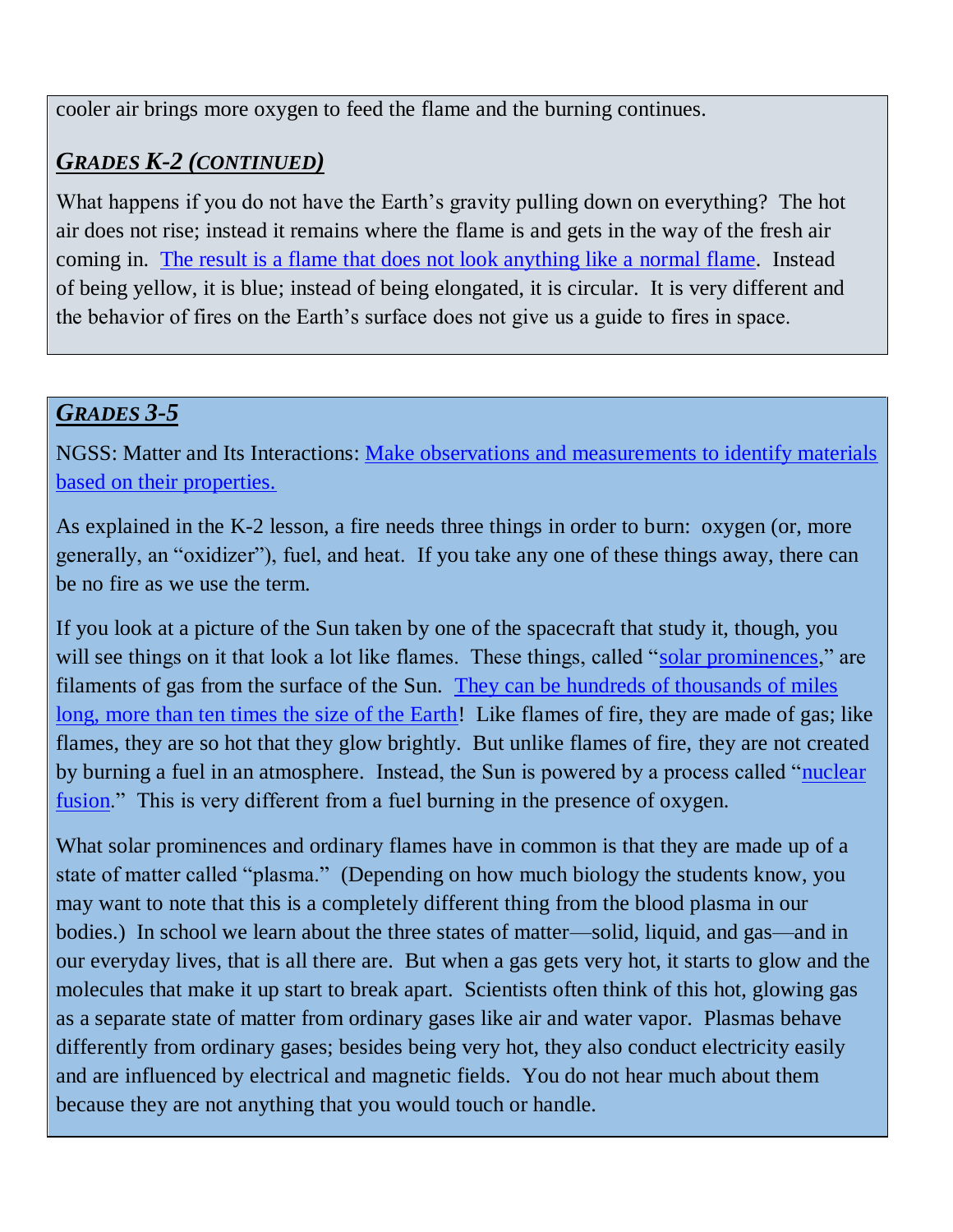A true fire, then, resulting from fuel, oxidizer, and heat coming together, is very rare—or may never happen at all by itself—in outer space. Of fuel there is plenty: almost three-quarters of

# *GRADES 3-5 (CONTINUED)*

the mass of the universe (excluding dark matter) is hydrogen, which burns readily in the presence of oxygen and heat. Oxygen, although it is the third-most-abundant element in the universe, makes up only about one percent of the universe's mass. The missing part is heat: virtually all of the universe is either extremely cold, out between the stars and galaxies, or, inside of stars, hotter than any fire could make it.

## *GRADES 6-8*

NGSS: Matter and Its Interactions: [Develop a model that predicts and describes changes in](http://www.nextgenscience.org/dci-arrangement/ms-ps1-matter-and-its-interactions)  [particle motion, temperature, and state of a pure substance when thermal energy is added or](http://www.nextgenscience.org/dci-arrangement/ms-ps1-matter-and-its-interactions)  [removed.](http://www.nextgenscience.org/dci-arrangement/ms-ps1-matter-and-its-interactions)

NASA has created a video that shows [the burning of a droplet of liquid fuel in](https://www.youtube.com/watch?v=DmrOzeXWxdw)  [microgravity.](https://www.youtube.com/watch?v=DmrOzeXWxdw) It shows a virtually invisible spherical blue flame with isolated pieces of soot burning much hotter and occasional jellyfish-like pulsations from the surface of the burning droplet. Years earlier, [some Soviet cosmonauts also created a fire in space,](https://www.youtube.com/watch?v=Gecui7ygtjY)  [lighting a match and a candle and filming what they saw.](https://www.youtube.com/watch?v=Gecui7ygtjY) The match and candle flame are yellow, not blue, and while they were somewhat rounder than an Earth-based candle flame and there was no specific "up" direction, the flames look almost as if they could have been created from a fire on Earth. Why the difference?

You can figure out the reason by thinking carefully about what shapes a flame on Earth. As described in the earlier lessons, the typical candle flame gets its shape from the flow of the hot air containing the burned products upward away from the fire because of the buoyancy of the hot air relative to the colder air around it. In zero gravity, there is no buoyancy. But buoyancy is not the only way to make the hot air flow away from the flame. Even on the Earth's surface, a light wind will move the hot air and burned products away from the flame. (A flame in still air is a lot longer than a flame in a wind because the wind causes the hot air to mix more efficiently, cooling it down to a temperature that is low enough that it does not glow anymore.) [Look again at the video of the Soviet cosmonaut.](https://www.youtube.com/watch?v=Gecui7ygtjY) When you see the first flame on the match, the cosmonaut is moving it around relative to the air around it, bringing it into contact with fresh air and allowing the fire to burn more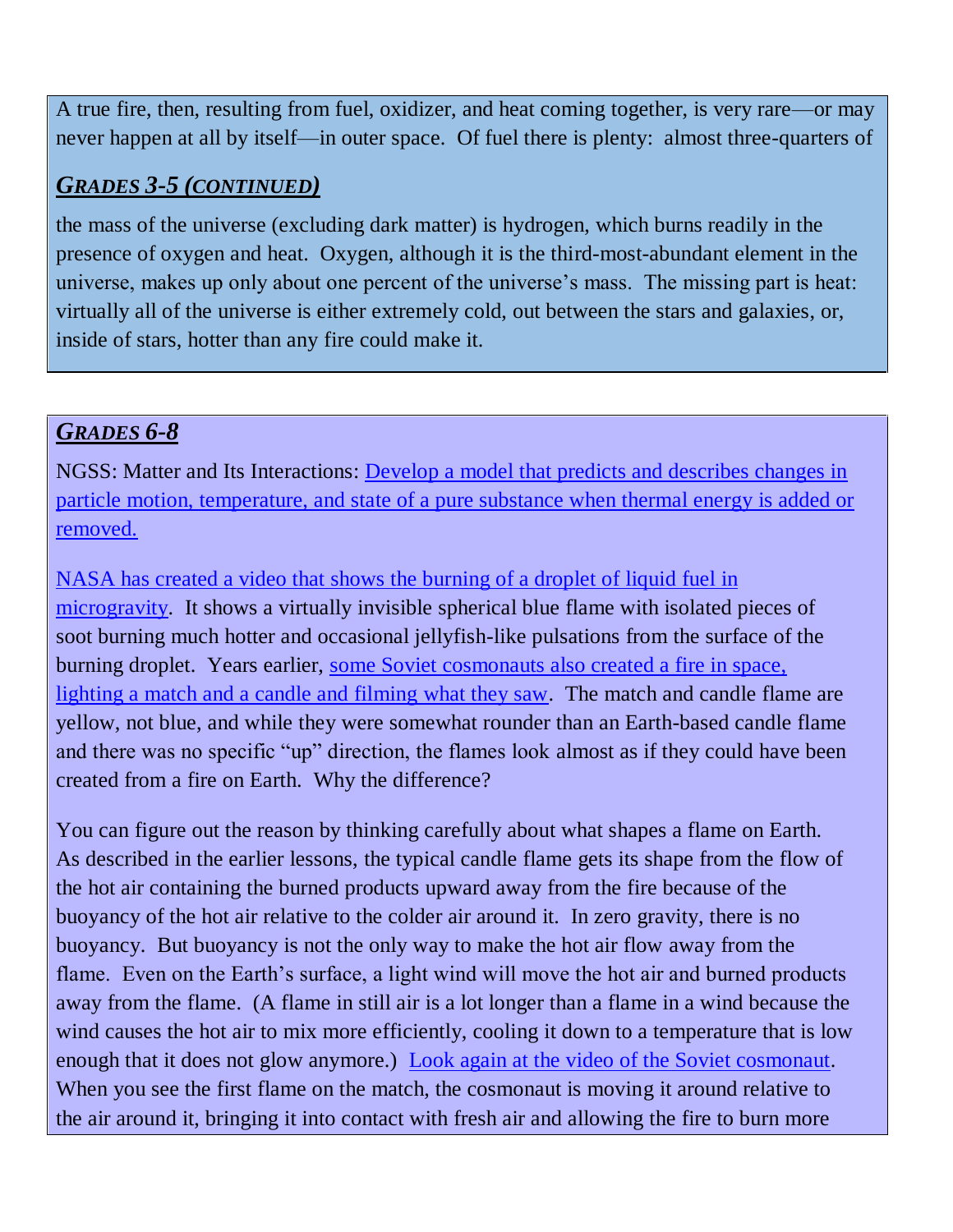efficiently. (You can see the flame brighten as it comes into the fresher air at the end of each "wave" in its motion.) Later in the video, you can see the cosmonaut blowing gently on the candle flame, moving the burned products away and replenishing its supply of fresh

# *GRADES 6-8 (CONTINUED)*

air. [The NASA video, in contrast, shows a stationary droplet burning in still air.](https://www.youtube.com/watch?v=DmrOzeXWxdw) With no other means of bringing fresh air into contact with the burning droplet, the flame is blue and the droplet burns relatively slowly. (Notice how, around 1:45 and again at 2:05 in the NASA video, when the droplet is first ignited it burns brightly. This is because it is using up the oxygen in the air right next to it. After a few seconds, all the nearby oxygen is used up and the fire must wait for oxygen to diffuse over to it from farther away. The rate of burning goes down and the flame gets much dimmer.)

# *GRADES 9-12*

NGSS: Matter and Its Interactions: [Develop a model to illustrate that the release or](http://www.nextgenscience.org/dci-arrangement/hs-ps1-matter-and-its-interactions)  [absorption of energy from a chemical reaction system depends upon the changes in total](http://www.nextgenscience.org/dci-arrangement/hs-ps1-matter-and-its-interactions)  [bond energy.](http://www.nextgenscience.org/dci-arrangement/hs-ps1-matter-and-its-interactions)

Most fires in space that have been deliberately set—and thankfully there have been precious few accidental fires in space—have, for the most part, been rather small. Fires use up oxygen, after all, and oxygen is precious in space. Three exceptions to this are [NASA's Saffire experiments,](https://www.fia.uk.com/news/fire-in-space.html) conducted in 2016 and 2017 aboard Cygnus supply spacecraft after they had finished delivering their cargoes to the Space Station. After the Cygnus craft had undocked from the Space Station, the experiment involved igniting a cloth of some square feet in area and photographing how the flames spread. [NASA's](https://www.nasa.gov/saffire)  [Saffire experiment page](https://www.nasa.gov/saffire) has links to web pages with pictures and videos of the experiment.

While the reason should be obvious for waiting to perform the experiment until the Cygnus spacecraft had separated from the Space Station and was on its way back down to Earth, destined to burn up in the Earth's atmosphere, it may still be worthwhile to ask the students for suggested reasons.

One reason for wanting to experiment with larger fires in space is that fires of different sizes behave differently. The flame from a candle (without a significant wind) is smooth and laminar; a campfire is chaotic and turbulent; a burning building is literally an inferno.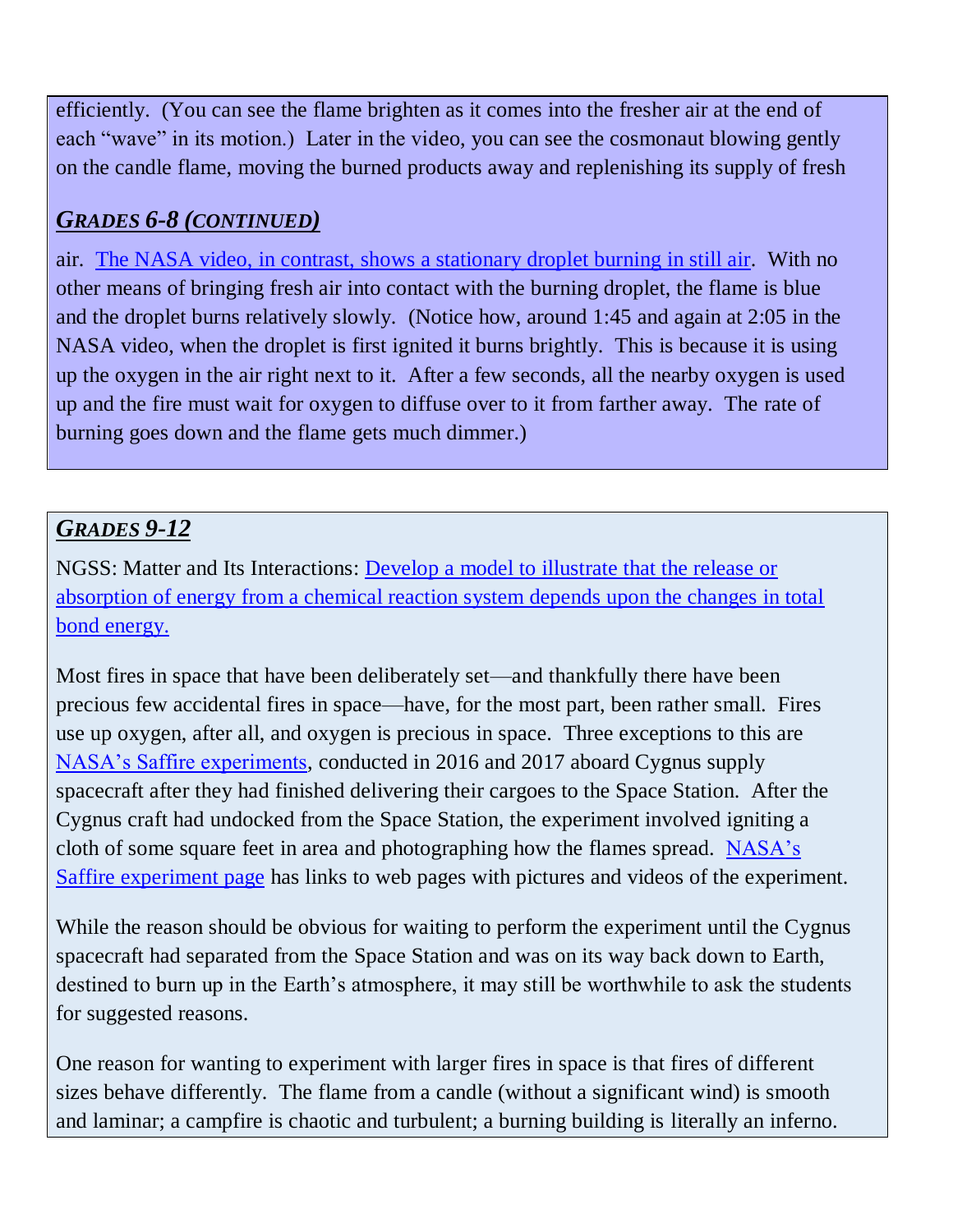The airflow in a fire is governed by several different dimensionless constants which describe the relative importance of different phenomena:

## *GRADES 9-12 (CONTINUED)*

- Reynolds Number  $Re = \frac{\rho UL}{L}$  $\mu$  $=\frac{\rho E}{\mu}$  – the ratio of the importance of inertial forces to viscous forces
- Froude Number *U Fr gL*  $=\frac{C}{\sqrt{aL}}$  – the ratio of the importance of inertial forces to gravitational forces
- Grashof Number 2 3 2  $Gr = \frac{\rho^2 g \beta}{2} \Delta T L^2$  $\mu$  $=\frac{\rho g \rho}{\rho^2} \Delta T L^3$  – the ratio of the importance of buoyancy

forces to viscous forces

- Rayleigh Number  $Ra = \frac{\rho^2 g \beta c_p}{L} \Delta T L^3$ *k*  $\rho^2 g \beta c_{\mu}$  $\mu$  $=\frac{\rho^2 g \beta c_p}{\rho L} \Delta T L^3$  – the ratio of the importance of buoyancy forces to thermal diffusion
- Prandtl Number  $Ra = \frac{c_p}{l}$ *Ra k*  $=\frac{c_p\mu}{l}$  – the ratio of the importance of viscosity (momentum diffusion) to thermal diffusion

In these equations, " $\rho$ " is the density of the air, "*U*" is a typical flow speed, "*L*" is a typical length scale of the flow, " $\mu$ " is the viscosity of the air, "g" is the gravitational (or similar) acceleration, " $\beta$ " is the coefficient of thermal expansion of the air, " $\Delta T$ " is the difference in temperature between the regular air and the flame, "*cP*" is the specific heat of the air at constant pressure (the heat the air absorbs to raise its temperature by a single degree, keeping the pressure constant), and "*k*" is the thermal diffusion coefficient of the air.

These numbers are not all independent of each other and there are other numbers as well. Scientists studying fires in space want to extend the ranges over which they study fires so